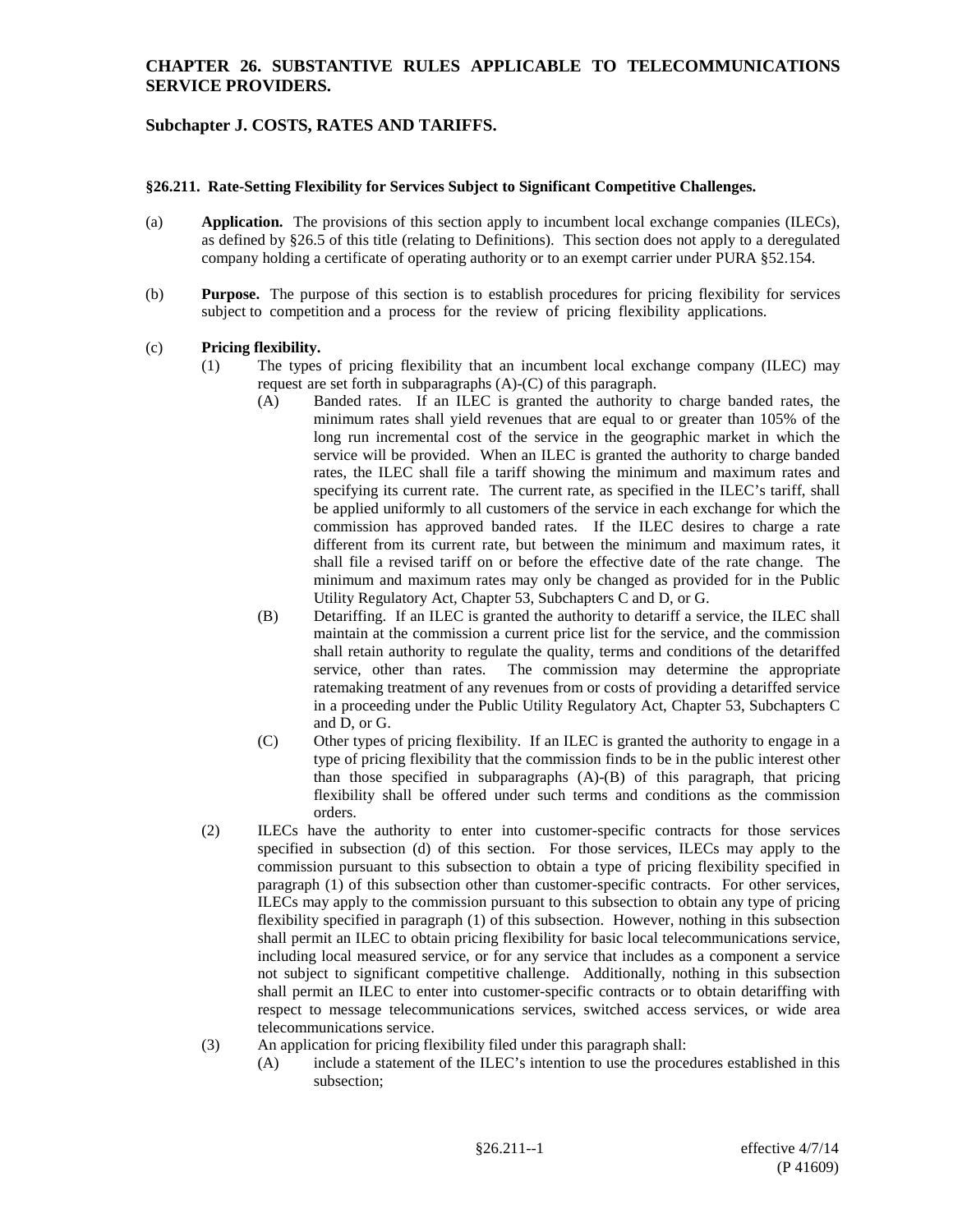## **CHAPTER 26. SUBSTANTIVE RULES APPLICABLE TO TELECOMMUNICATIONS SERVICE PROVIDERS.**

# **Subchapter J. COSTS, RATES AND TARIFFS.**

- (B) specify the type of pricing flexibility requested and, if the type of pricing flexibility requested is either banded rates or some other type of pricing flexibility pursuant to paragraph  $(1)(C)$  of this subsection that involves rate-setting;
	- (i) state the proposed rates, and if the type of pricing flexibility is banded rates, state the maximum and minimum rates;
	- (ii) include detailed documentation demonstrating that the minimum rates yield revenues that are equal to or greater than 105% of the long run incremental cost of the service in the geographic market in which the service will be provided;
	- (iii) demonstrate that the rates are not unreasonably preferential, prejudicial or discriminatory;
	- (iv) demonstrate that the rates are such that the service identified pursuant to subparagraph (C) of this paragraph will not be subsidized directly or indirectly by regulated monopoly services; and
	- (v) demonstrate that the rates are not predatory or anticompetitive;
- (C) identify the service for which the ILEC is requesting pricing flexibility, including each component thereof, and provide functional and technical descriptions of the service, including:
	- (i) the functions that the service is intended to perform for the customer;
	- (ii) the types of equipment used to provide the service (including, but not limited to, transmission facilities, switching facilities, customer equipment, software functions, and protocol);
	- (iii) the network configurations used to provide the service; and
	- (iv) schematics;
- (D) identify each service that is not subject to significant competitive challenge but that, at the time the ILEC files its application for pricing flexibility, the ILEC intends to provide as a tariffed adjunct to the service identified in subparagraph (C) of this paragraph and, for each such service, provide:
	- (i) functional and technical descriptions; and
	- (ii) citations to the tariff provisions pursuant to which each such service will be provided;
- (E) designate the exchange(s) as to which the ILEC is seeking pricing flexibility;
- (F) include a map or maps of the exchange(s) designated pursuant to subparagraph (E) of this paragraph that can be coordinated with the official commission boundary maps;
- (G) describe the products or services known to the ILEC that are currently available in the exchange(s) designated pursuant to subparagraph (E) of this paragraph, and that are the same, equivalent, or substitutable for the service identified pursuant to subparagraph (C) of this paragraph, and identify the providers of those products or services;
- (H) with respect to the products or services described pursuant to subparagraph (G) of this paragraph, discuss:
	- (i) the number and size of telecommunications utilities or other persons providing such products or services;
	- (ii) the extent to which such products or services are available;
	- (iii) the ability of customers to obtain such products or services at rates, terms, and conditions comparable to those that the ILEC will offer;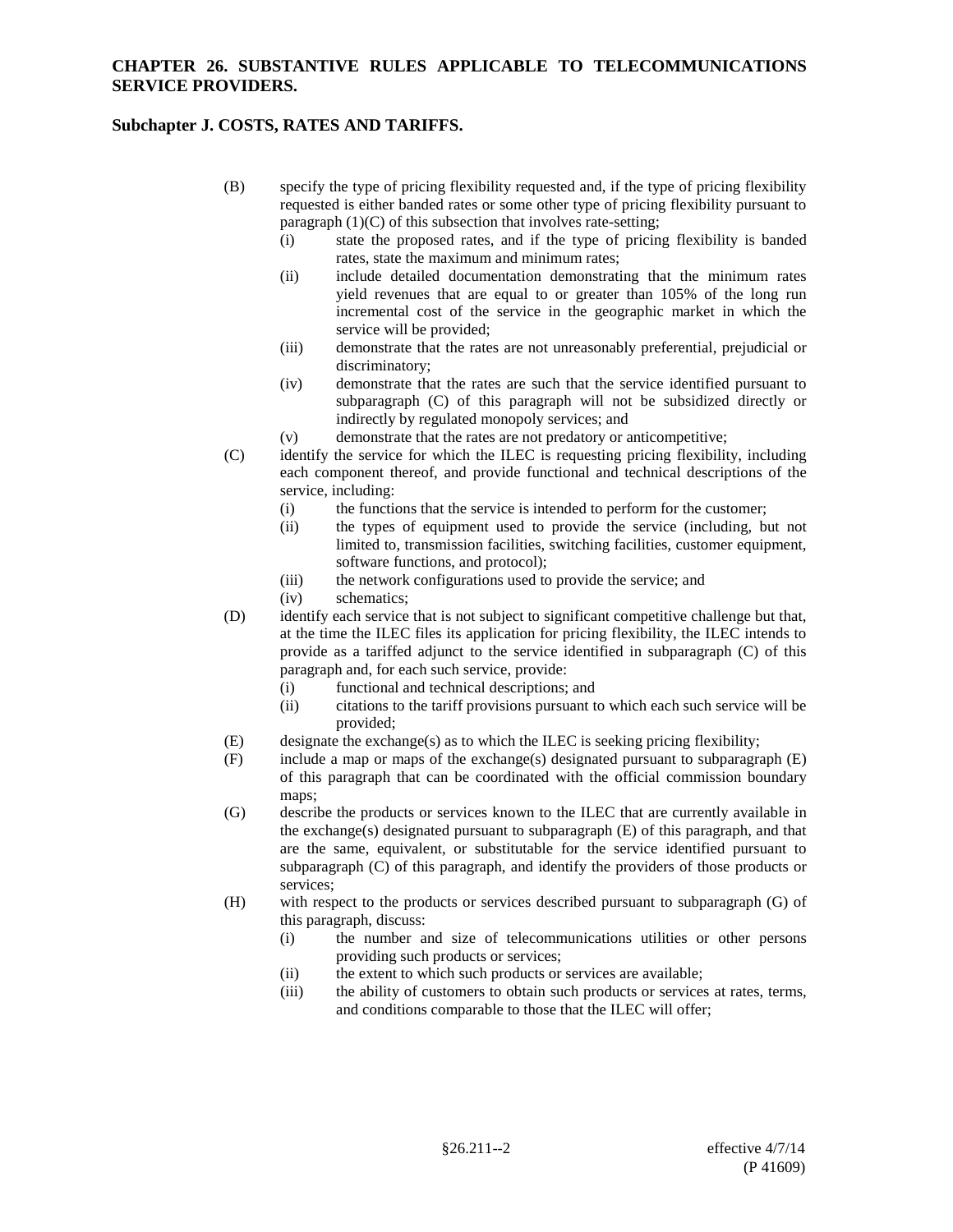# **Subchapter J. COSTS, RATES AND TARIFFS.**

- (iv) the ability of telecommunications utilities or other persons to make such products or services readily available at rates, terms, and conditions comparable to those that the ILEC will offer; and
- (v) the existence of any significant barrier to the entry or exit of a provider of such products or services;
- (I) demonstrate that the level of competition with respect to all components of the ILEC's service identified pursuant to subparagraph (C) of this paragraph represents a significant competitive challenge within the exchange(s) designated pursuant to subparagraph (E) of this paragraph that warrants the pricing flexibility specified pursuant to subparagraph (B) of this paragraph;
- (J) demonstrate that the service identified pursuant to subparagraph (C) of this paragraph is not basic local telecommunications service, including local measured service;
- (K) if the type of pricing flexibility requested pursuant to subparagraph (B) of this paragraph is customer-specific pricing or detariffing, demonstrate that the service identified pursuant to subparagraph (C) of this paragraph is not message telecommunications service, switched access service, or wide area telecommunications service;
- (L) to prevent the subsidization of the service identified pursuant to subparagraph (C) of this paragraph with revenues from regulated monopoly services, propose mechanisms to recover costs that may not be identified and recovered in a long run incremental cost study, including but not limited to costs associated with advertising, unsuccessful bids, and all items of plant used in the provision of the service;
- (M) identify and address the impact that approval of the application for pricing flexibility may have on universal service;
- (N) for any type of pricing flexibility other than detariffing, include proposed tariffs and identify any tariff language that restricts the resale, sharing, or joint use of the service identified pursuant to subparagraph (C) of this paragraph and any component thereof and demonstrate why such restrictive tariff language is consistent with the policy established in the Public Utility Regulatory Act §52.001; and
- (O) include any other information that the ILEC wants considered in connection with the review of its application.
- (4) The commission shall allow an incumbent LEC that is not a Tier 1 LEC as of September 1, 1995, at that company's option, to adopt the cost studies approved by the commission for a Tier 1 LEC.
- (5) An application for pricing flexibility shall be docketed and assigned to a presiding officer. No later than ten working days after the filing of an application for pricing flexibility, the presiding officer shall issue an order scheduling a prehearing conference for the purposes of determining notice requirements, establishing a procedural schedule, and addressing other matters as may be appropriate. The commission shall make a final decision no later than 180 days after the completion of notice, as ordered by the presiding officer. However, this 180-day period shall be extended two days for each one day of actual hearing on the merits of the case that exceeds 15 days. The presiding officer or commission, upon a showing of good cause relating to the applicant's failure or refusal to prosecute, including but not limited to the applicant's unreasonable resistance to discovery, may further extend the timeline, provided that the order shall specifically identify the facts found to constitute good cause. This deadline may be expressly waived by the applicant.
- (6) For ILECs with less than 31,000 access lines, the commission shall not be limited under paragraph  $(7)(D)(i)-(x)$  of this subsection to considering only competition within the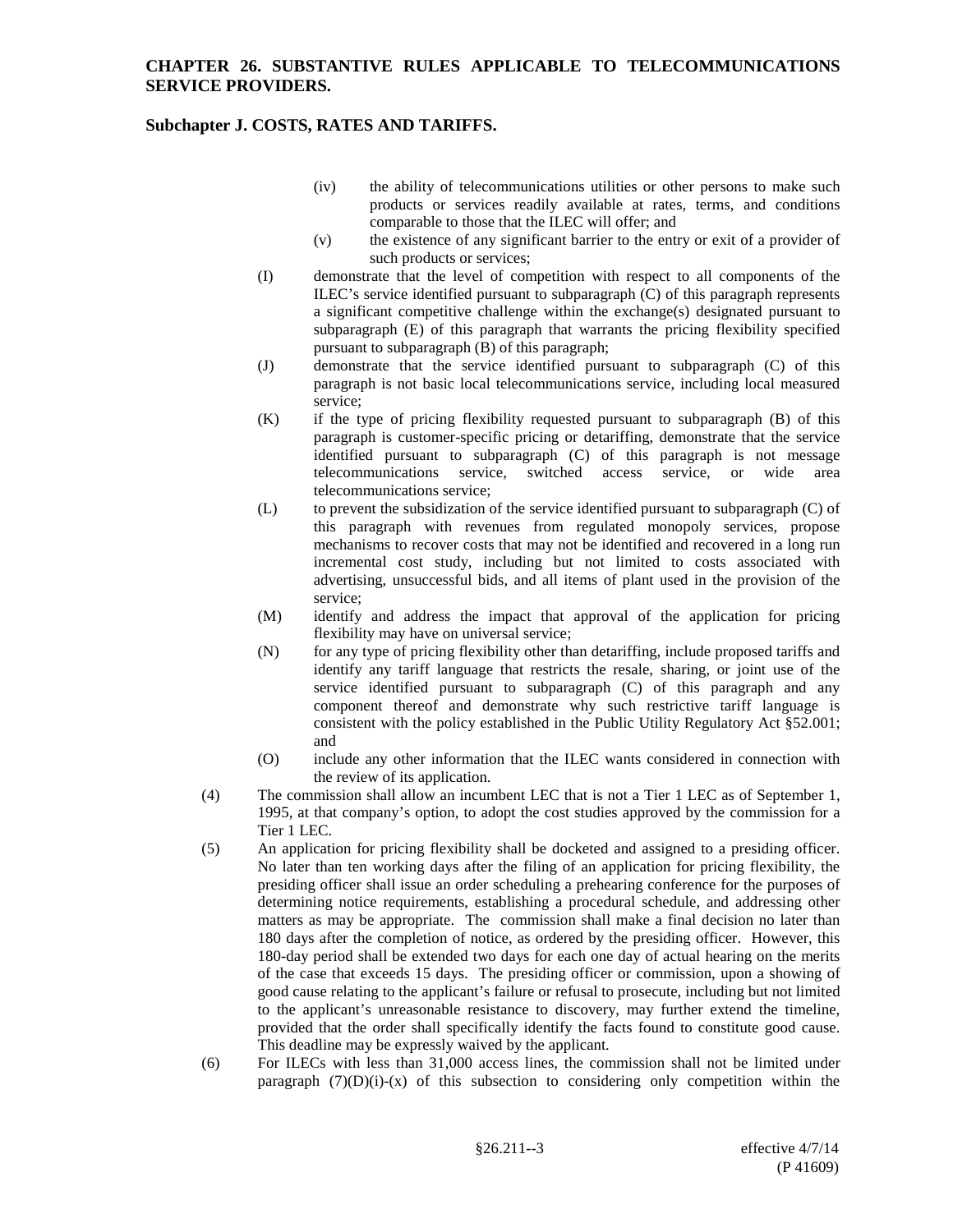## **CHAPTER 26. SUBSTANTIVE RULES APPLICABLE TO TELECOMMUNICATIONS SERVICE PROVIDERS.**

## **Subchapter J. COSTS, RATES AND TARIFFS.**

exchange(s) where the ILEC will provide the service. Pursuant to paragraph  $(3)(O)$  of this subsection, an ILEC with less than 31,000 access lines may provide information that addresses the criteria of paragraph (3)(G)-(I) of this subsection with respect to products or services available outside the exchange(s) designated in paragraph (3)(E) of this subsection.

- (7) An application for pricing flexibility shall be approved if, after an evidentiary hearing, the commission finds, based on the evidence, that:
	- (A) no service for which pricing flexibility is sought is basic local telecommunications service, including local measured service;
	- (B) no service for which the ILEC requests detariffing of rates is message telecommunications service, switched access service, or wide area telecommunications service, switched access service, or wide area telecommunications service
	- (C) no service for which pricing flexibility is sought includes a component that is not subject to significant competitive challenge;
	- (D) the grant of pricing flexibility for the service identified pursuant to paragraph (3)(C) of this subsection within the exchange(s) designated pursuant to paragraph  $(3)(E)$  of this subsection is appropriate to allow the ILEC to respond to a significant competitive challenge, based upon consideration of the following:
		- (i) the number and size of telecommunications utilities or other persons providing the same, equivalent, or substitutable service within the exchange(s) designated pursuant to paragraph (3)(E) of this subsection;
		- (ii) the extent to which the same, equivalent, or substitutable service is available within the exchange(s) designated pursuant to paragraph  $(3)(E)$  of this subsection;
		- (iii) the ability of customers to obtain the same, equivalent, or substitutable services at comparable rates, terms, and conditions within the exchange(s) designated pursuant to paragraph (3)(E) of this subsection;
		- (iv) the ability of telecommunications utilities or other persons to make the same, equivalent, or substitutable service readily available at comparable rates, terms, and conditions within the exchange(s) designated pursuant to paragraph (3)(E) of this subsection;
		- (v) the existence of any significant barrier to the entry or exit of a provider of the same, equivalent or substitutable services within the exchange(s) designated pursuant to paragraph  $(3)(E)$  of this subsection;
		- (vi) whether there are mechanisms to minimize potential anti-competitive practices, to the extent that any such practice has been identified in the record;
		- (vii) whether there are mechanisms to prevent the subsidization of the service with revenues from regulated monopoly services;
		- (viii) whether the ability of the ILEC to flexibly price the service within the designated exchange(s) would have any significant impact on universal service;
		- (ix) whether the type of pricing flexibility requested is appropriate in light of the level and nature of competition within the exchange(s) where the ILEC will provide the service; and
		- (x) any other relevant information contained in the record;
	- (E) the rates, if the type of pricing flexibility granted is either banded rates or some other type of pricing flexibility pursuant to paragraph  $(1)(C)$  of this subsection that involves rate-setting, are just and reasonable and:
		- (i) yield revenues that are equal to or greater than 105% of the long run incremental cost of the service in the geographic market in which the service will be provided;